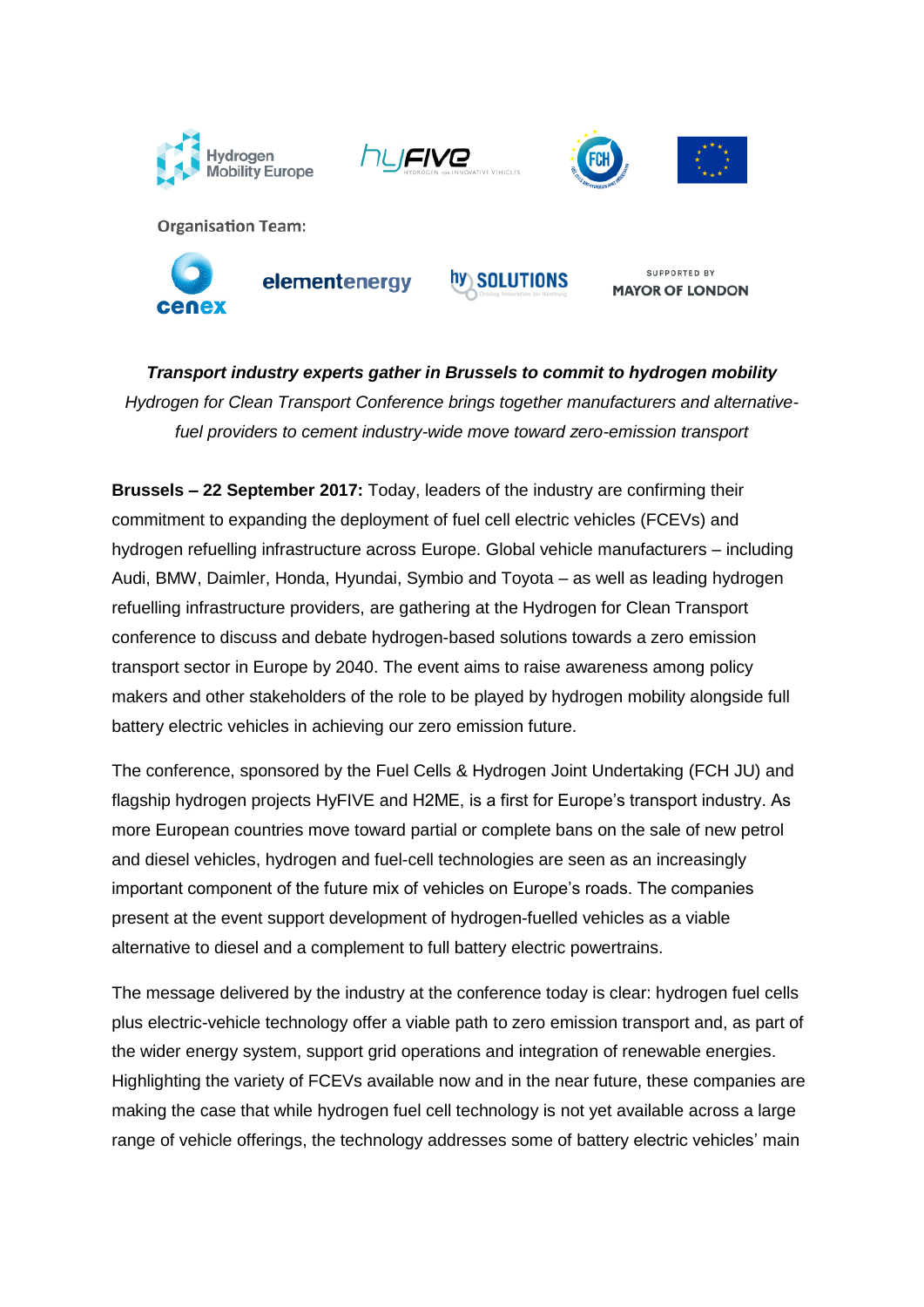limitations. These include drain on the energy grid, limited range, long charging time, and issues with recycling of batteries.

The conference also highlights the progress of major FCEV deployment efforts and a Europe-wide collaboration to put more hydrogen fuel cell vehicles on European roads.

The unique framework of the FCH JU has allowed the collaboration of all major vehicle OEMs under the HyFIVE and H2ME projects, alongside refuelling solution providers, research institutes and public authorities. HyFIVE successfully developed a hydrogen network within three clusters: London, Copenhagen and a southern area comprising Innsbruck, Munich, Stuttgart and Bolzano. H2ME expanded this collaboration to 12 European countries (the UK, France, Germany, the Netherlands, Norway, Sweden, Denmark, Iceland, Belgium, Austria, Italy, and Luxembourg) to give FCEV drivers access to the first truly pan-European network of hydrogen refuelling stations.

Bart Biebuyck, Executive Director of the European Commission's FCH JU, said: "This marks an important step for clean mobility in Europe. The presence of seven important manufacturers translates to a strong commitment from industry, which is a crucial element to push forward with the deployment of hydrogen vehicles. The FCH JU is proud to see how its projects, HyFIVE and then H2ME, have been allowed to build continuously on previous achievements and are bringing technological progress to become key solutions for addressing zero emission transport goals. In this way, we contribute to tackling major global challenges".

Jorgo Chatzimarkakis, Secretary General at Hydrogen Europe, said: "The Hydrogen for Clean Transport conference is timely, with the release of crucial sets of legislation for the mobility sector this autumn. With this conference, our industry members showcase the readiness level of fuel cell electric vehicles as a complementary solution to battery electric vehicles, the only two zero emission drivetrains that enable transport decarbonisation."

## **About Hydrogen for Clean Transport**

Hydrogen for Clean Transport is an event dedicated to presenting hydrogen technology as a zero-emission solution for the transport sector.

Following recent announcements in countries across Europe to ban petrol and diesel cars by 2040, and the challenges for electric vehicles to fully meet the needs of tomorrow's transportation and energy systems, hydrogen is presented as a parallel solution for decarbonising the transport sector.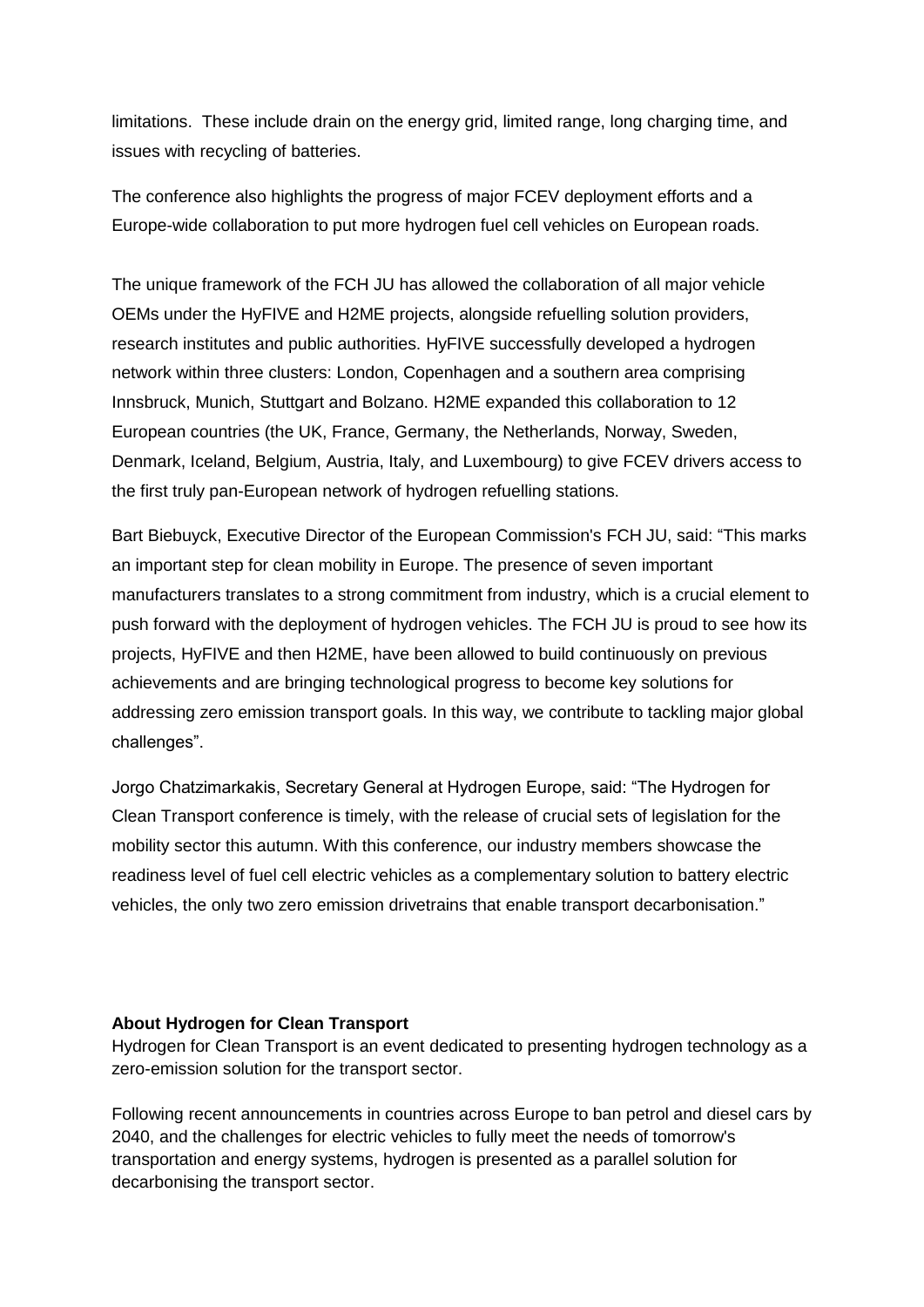For the first time, seven major global vehicle manufacturers – Audi, BMW, Daimler, Honda, Hyundai, Symbio, and Toyota – have come together in Brussels to confirm their engagement towards continued FCEV deployment in Europe.

Hydrogen for Clean Transport showcases the advances made by hydrogen technology in the transport sector, particularly focusing on passenger cars and vans, and outlines solutions to overcome the remaining challenges to widespread commercialisation by 2025.

This event is a partnership between the European Commission's **[Fuel Cells & Hydrogen](http://www.fch.europa.eu/event/hydrogen-clean-transport)  [Joint Undertaking](http://www.fch.europa.eu/event/hydrogen-clean-transport)** and flagship hydrogen projects **[HyFIVE](http://www.hyfive.eu/)** and **[H2ME.](http://h2me.eu/)**

Please find the full agenda for the event via this **[link.](http://h2me.eu/wp-content/uploads/2017/09/Final-Agenda-Hydrogen-for-Clean-Transport.pdf)**

# **About HyFIVE**

HyFIVE is a flagship European project that has deployed 185 fuel cell electric vehicles (FCEVs) from five leading global automotive companies: BMW, Daimler, Honda, Hyundai and Toyota.

These vehicles have different maturity levels, from prototype level up to commercial production, with performance characteristics and cost reduction targets that have led to a plausible offering for early-adopting customers.

Six hydrogen refuelling stations (HRSs) were deployed to integrate an existing 12, implementing an interoperable network of FCEVs and HRSs in the UK, Denmark, Germany, Italy and Austria by Air Products, Danish Hydrogen Fuel, ITM Power, Linde and OMV. The project's scale and pan-European breadth will allow it to tackle all of the final technical and social issues preventing the commercial roll-out of hydrogen vehicles and refuelling infrastructure across Europe.

HyFIVE's [website](http://www.hyfive.eu/) will be updated with public reports and results of its activities by summer 2018.

## **About H2ME**

H2ME combines Europe's leading initiatives on hydrogen mobility (in Germany, France, Scandinavia, the Netherlands and the UK), removing market barriers to create a truly pan-European hydrogen network and a united deployment strategy. The project will provide a unique opportunity for these major initiatives to harmonise their strategies for the first time and significantly expand Europe's hydrogen vehicle and station network.

H2ME is the largest demonstration project to date, testing different strategies and the latest technology from leading car OEMs of the sector (Daimler, Symbio FCell, Honda, Hyundai and Toyota) and Hydrogen Refuelling Station providers (AGA, Air Liquide, AREVA H<sub>2</sub>Gen, BOC, CNR, Danish Hydrogen Fuel, GNVERT, H2 Logic, H2 Mobility Deutschland, Hydrogene de